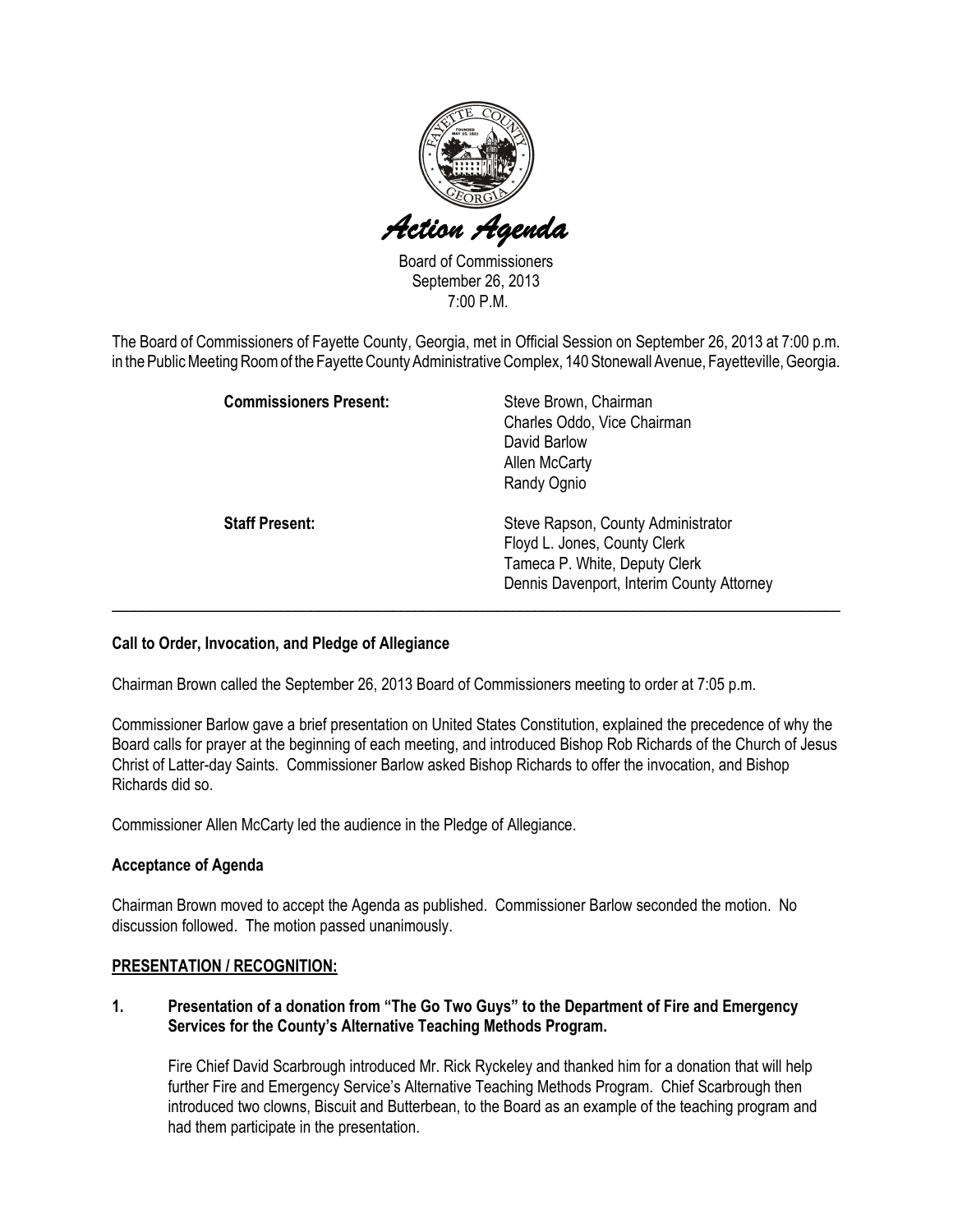### 2. Presentation of the Government Finance Officers Association Distinguished Budget Award for Fayette County's annual budget document for the fiscal year beginning July 1, 2012 and ending June 30, 2013.

County Administrator Steve Rapson introduced Chief Financial Officer Mary Parrott and Budget Officer Sergio Acevedo to the Board, commented on their work in earning the award, and he congratulated them on a job well done.

## 3. Presentation of two Government Finance Officers Association Certificates of Achievement for Excellence in Financial Reporting for both Fayette County's and the Fayette County's Water System Comprehensive Annual Financial Reports (CAFR) for the fiscal year ended June 30, 2012.

County Administrator Steve Rapson asked for Assistant Chief Financial Officer Sheryl Weinmann to join Mrs. Parrott and Mr. Acevedo, and he spoke about the importance of the two CAFR awards.

## 4. Proclamation recognizing Promise Place and their 5k "Run From Domestic Violence" Run.

Commissioner Oddo read the proclamation recognizing Promise Place and their 5k "Run from Domestic Violence" Run. Ms. Catherine Sanderson, who represented Promise Place, gave a PowerPoint presentation on Promise Place's history and service in the Fayette community.

### 5. Recognition of Fayette County's residents who are celebrating milestone Wedding Anniversaries.

Chairman Brown and the Board recognized the following couples and their milestone Wedding Anniversaries:

- Mr. and Mrs. Claude and Janet Paquin–50th Wedding Anniversary
- Mr. and Mrs. Jim and Lois Richter–50th Wedding Anniversary
- Mr. and Mrs. Darrell and Teresa Newby–50th Wedding Anniversary
- Mr. and Mrs. Will Rogers- 52<sup>nd</sup> Wedding Anniversary
- Mr. and Mrs. Bill and Nancy Jones–60th Wedding Anniversary
- Mr. and Mrs. Russell E. (Bob) and Louise Bennett–65th Wedding Anniversary

### PUBLIC HEARING:

6. Consideration of staff's recommendation to adopt Ordinance 2013-13 amending the Fayette County Code of Ordinances, Chapter 20. Zoning Ordinance (2010), as amended, specifically Article IX (Zoning Board of Appeals); to provide for severability; to repeal conflicting laws, ordinances, and resolutions; to provide an effective date; and for other purposes allowed by law.

Community Development Director Pete Frisina briefed the Board on staff's recommendation to adopt Ordinance 2013-13, and he answered questions from the Board.

Brenda Moody: Mrs. Moody spoke in favor of adopting Ordinance 2013-13.

No one else spoke in favor of or in opposition to this recommendation.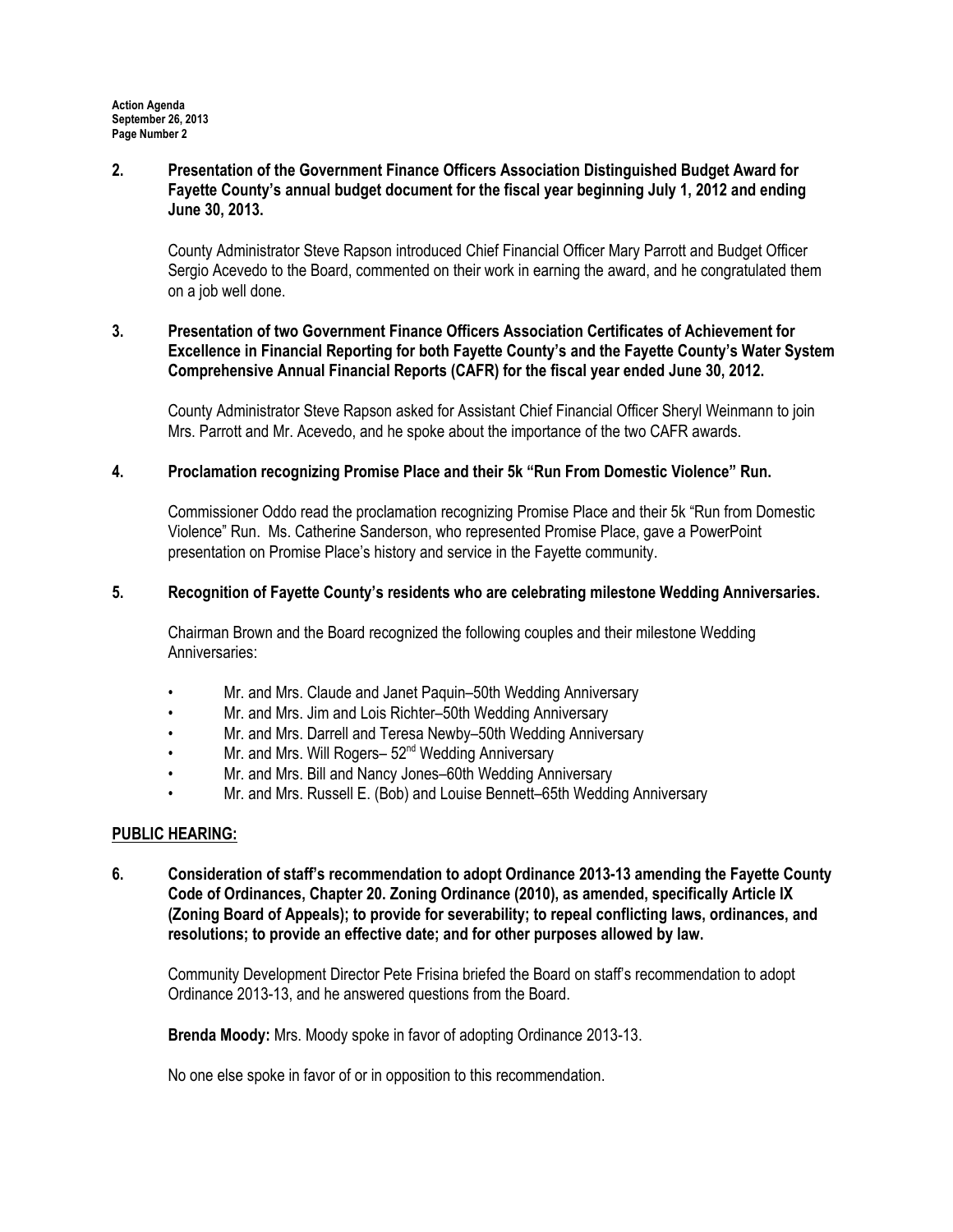Commissioner Ognio moved to approve staff's recommendation to adopt Ordinance 2013-13 amending the Fayette County Code of Ordinances, Chapter 20. Zoning Ordinance (2010), as amended, specifically Article IX (Zoning Board of Appeals); to provide for severability, to repeal conflicting laws, ordinances, and resolutions; to provide an effective date; for other purposes allowed by law. Commissioner Barlow seconded the motion. No discussion followed. The motion passed unanimously.

# PUBLIC COMMENT:

No one spoke during the Public Comment portion of the meeting.

# CONSENT AGENDA:

Commissioner Barlow moved to approve Consent Agenda Items 7-14. Commissioners Ognio and McCarty seconded the motion. No discussion followed. The motion passed unanimously.

7. Approval of IPN USA's request for approval of a Tax Exempt Industrial Revenue Bond and use of the proceeds as specified by applicable tax code requirements.

Emily Poole: Ms. Poole commented on Consent Agenda Item #7.

- 8. Approval of staff's recommendation to adopt Resolution 2013-19 relating to the issuance of a 2013 General Obligation Bond for the purpose of advance refunding of the School Board's 2005 and 2007 General Obligation Bonds, and to provide a present value of approximately \$2,637,000.00 savings for the taxpayers of Fayette County.
- 9. Approval of staff's recommendation for a final supplemental budget adjustment for the fiscal year ended June 30, 2013.

County Administrator Steve Rapson commented on Consent Agenda Item #9.

- 10. Approval of staff's recommendation to award the McDonough Road Fiber Optic Cabling Project to the low-bidder, ComTran, in an amount not to exceed \$202,300.00, to authorize \$43,000.00 in additional funding for the project, and to authorize the County Manager to sign the contract and related documents.
- 11. Approval of staff's recommendation to approve requested changes to the list of streets identified for resurfacing in the June 13, 2013 Intergovernmental Agreement between Fayette County and the Town of Tyrone.
- 12. Approval of staff's recommendation to enter into an Intergovernmental Agreement with the City of Fairburn for bridge improvements to Bohannon Road over Line Creek (Structure 121-5081-0), and authorization to utilize \$57,430.00 from the Road Department Asphalt and Tack (Accounting Line # 10040220-531171) if the bridge improvements begin in Fiscal Year 2014.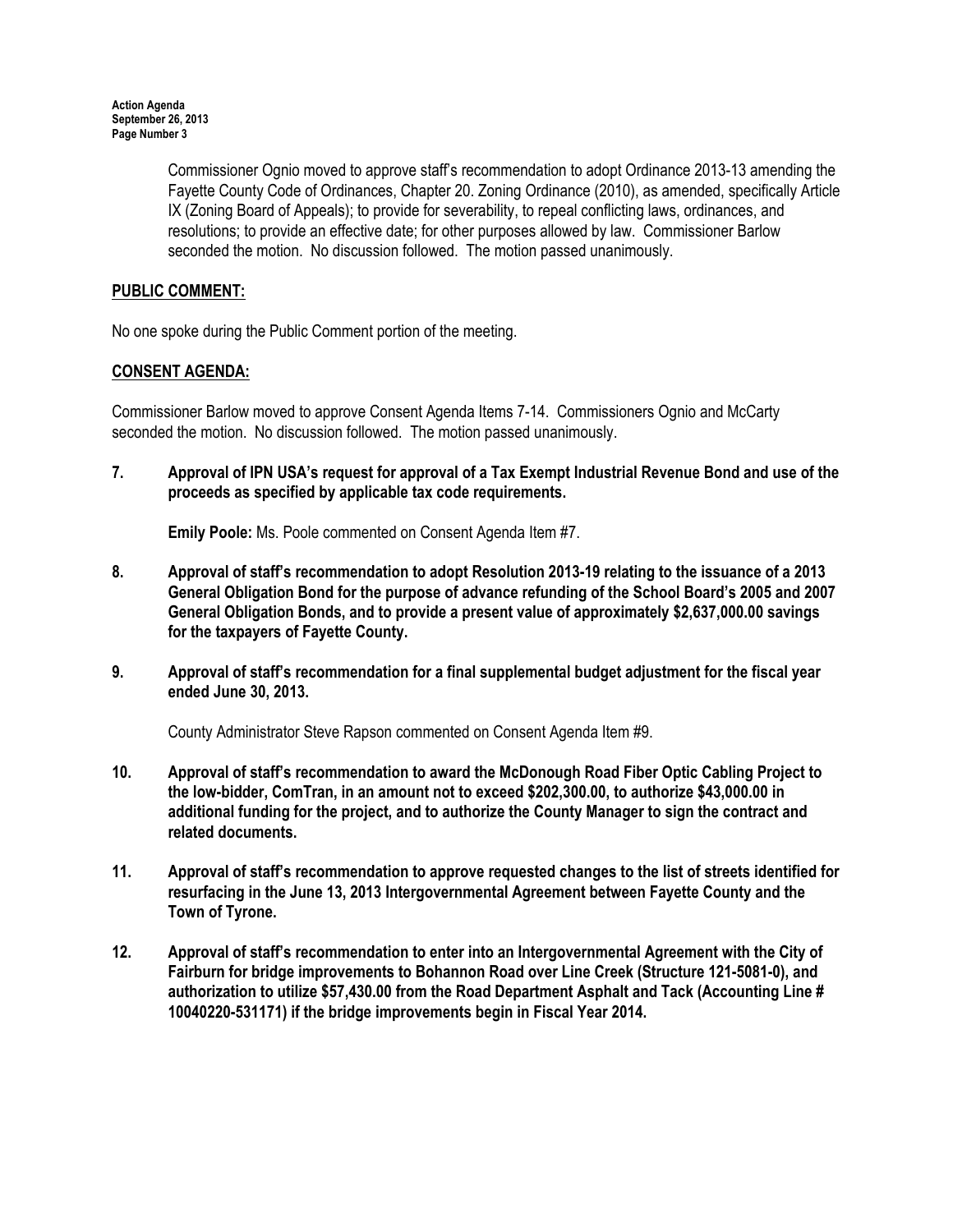13. Approval of staff's recommendation to award a contract to Gullett Sanitation Services, Inc., in the amount of \$165,000, for dredging the two lagoons at Crosstown Water Treatment Plant, to establish a budget for this purpose, to transfer funds from the Renewal and Extension account, and to authorize the Chairman to execute said contract and related documents.

Commissioner Ognio asked County Administrator Steve Rapson to clarify Consent Agenda Item #13. Mr. Rapson provided answers as requested.

14. Approval of the Water Committee's recommendation to close McIntosh Lake, McIntosh Park, and the access road to McIntosh Park from Friday, October 11, 2013 at 3:00 p.m. until Sunday, October 13, 2013 at 6:00 p.m. for the upcoming Great Georgia Airshow.

### OLD BUSINESS:

15. Consideration of staff's recommendation to enter into a revised Intergovernmental Agreement for the Use and Distribution of Proceeds from the 2013 Special Purpose Local Option Sales Tax for Capital Outlay Projects.

County Administrator Steve Rapson and Interim County Attorney Dennis Davenport briefed the Board on this matter.

Commissioner Oddo moved to approve staff's recommendation to enter into a revised Intergovernmental Agreement for the Use and Distribution of Proceeds from the 2013 Special Purpose Local Option Sales Tax for Capital Outlay Projects. Commissioner McCarty seconded the motion. No discussion followed. The motion passed unanimously.

16. Discussion of proposed amendments to the Fayette County Code of Ordinances, Chapter 20. Zoning Ordinance, Article VI, Sec. 6-22. M-1 Light Industrial District and Sec. 6-23. M-2 Manufacturing and Heavy Industrial District, regarding Building Height.

Community Development Director Pete Frisina briefed the Board on the proposed amendments to the Fayette County Code of Ordinances, and he answered questions from the Board.

The Board directed staff to move forward with public hearings for the proposed amendments. The Board took no action on this item.

### NEW BUSINESS:

## 17. Presentation by the Georgia Department of Transportation concerning the department's project to widen McDonough Road.

Public Works Director Phil Mallon introduced Georgia Department of Transportation Board Member Dana Lemon, who represents the 13<sup>th</sup> Congressional District, and he introduced Georgia Department of Transportation Project Manager Jeremy Busby to the Board. Representative Lemon then briefly addressed the Board before Mr. Busby gave a PowerPoint presentation explaining the department's proposed project to widen McDonough Road.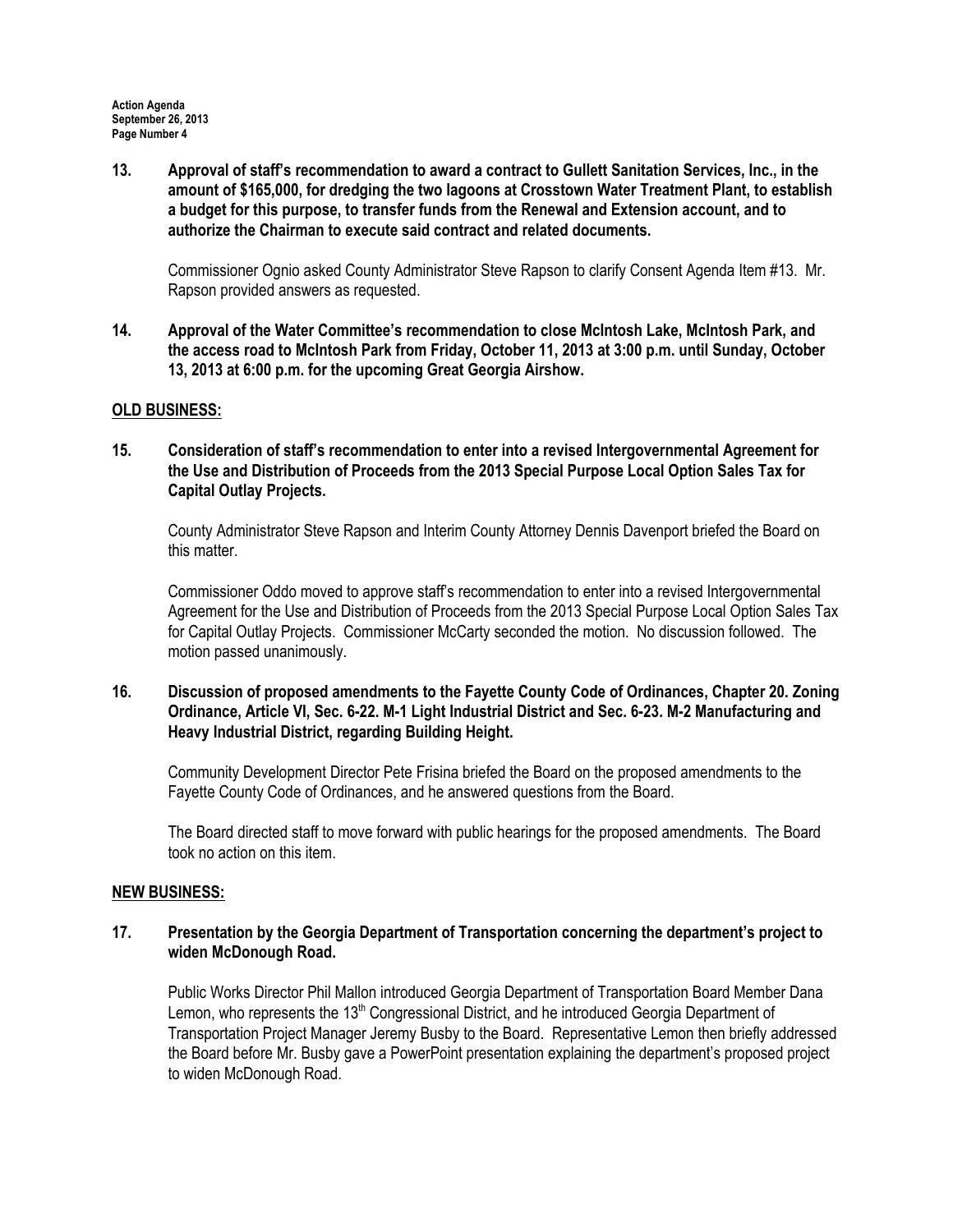The Board spoke of some concerns related to the widening of McDonough Road, and said it looked forward to working with the Georgia Department of Transportation in this endeavor. The Board gave no direction and took no action in this matter.

18. Consideration of staff's recommendation to adopt Ordinance 2013-12 amending the Code of Ordinances for Fayette County, Georgia; to enact provisions pertaining to registration of vacant or foreclosed real property; to provide an effective date, to repeal conflicting ordinances; to provide for severability, to promote the public health, safety and welfare, and for other purposes.

Community Service Director Pete Frisina briefed the Board on staff's recommendation to adopt Ordinance 2013-12, and he answered questions from the Board.

Commissioner Barlow moved to accept staff's recommendation to adopt Ordinance 2013-12 amending the Code of Ordinances for Fayette County, Georgia; to enact provisions pertaining to registration of vacant or foreclosed real property; to provide an effective date, to repeal conflicting ordinances; to provide for severability, to promote the public health, safety and welfare, and for other purposes. Commissioners McCarty and Oddo seconded the motion. No discussion followed. The motion passed unanimously.

Chairman Brown moved to establish a fee at \$100.00. Commissioner McCarty seconded the motion. No discussion followed. The motion passed unanimously.

### 19. Consideration of staff's request to award the bid for Fire Station No. 3 construction to Ward General Contractors, Incorporated.

Fire Chief David Scarbrough briefed the Board on staff's request to award the bid for Fire Station No. 3 construction to Ward General Contractors, Incorporated, and he answered questions from the Board.

Commissioner Barlow moved to approve staff's request to award the bid for Fire Station No. 3 construction to Ward General Contractors, Incorporated, in the amount of \$1,802,000 and to fund the project utilizing funding from Project # 0550A in the amount of \$1,425,769.40 and \$400,000.00 from Project #2930C. Commissioner McCarty seconded the motion.

Michelle Mills: Ms. Mills, representing Aarene Contracting, Incorporated, commented on this matter and expressed her concern on the bid process and potential awarding of the bid.

County Administrator Steve Rapson replied to Ms. Mill's concerns.

The motion to approve staff's request to award the bid for Fire Station No. 3 construction to Ward General Contractors, Incorporated, in the amount of \$1,802,000 and to fund the project utilizing funding from Project # 0550A in the amount of \$1,425,769.40 and \$400,000.00 from Project #2930C passed unanimously.

20. Consideration of staff's recommendation to award a contract to CH2M Hill to serve as Engineer of Record for the Water System as specified in RFP #888, for the fiscal year ending June 30, 2014, and with provisions for two one-year renewals, and for the County Manager to execute said contract and related documents.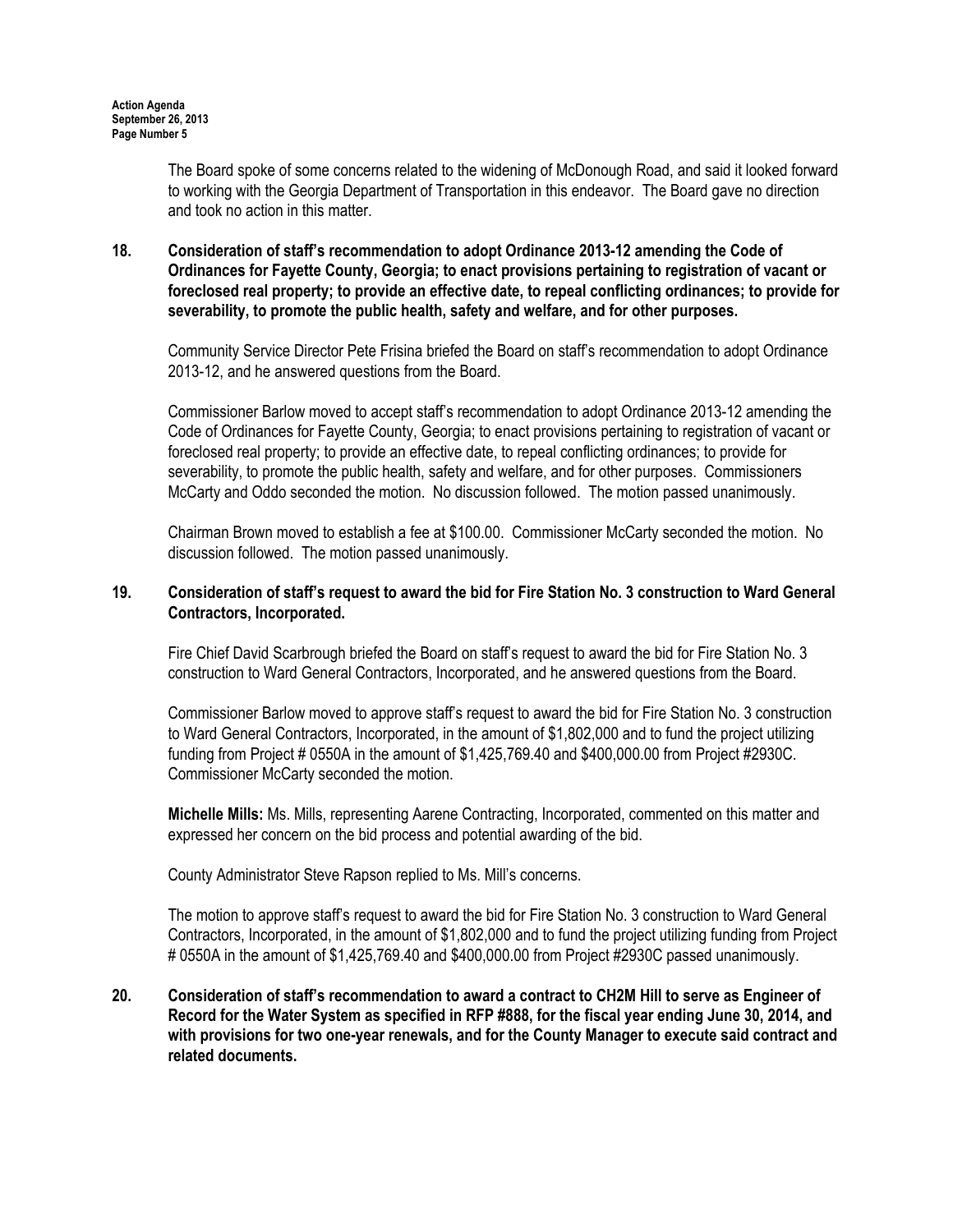County Administrator Steve Rapson briefed the Board on staff's recommendation to award a contract to CH2M Hill to serve as Engineer of Record, and he answered questions from the Board.

Commissioner McCarty moved to approve New Business #20, consideration of staff's recommendation to award a contract to CH2M Hill to serve as Engineer of Record for the Water System as specified in RFP #888, for the fiscal year ending June 30, 2014, and with provisions for two one-year renewals, and for the County Manager to execute said contract and related documents. Commissioner Ognio seconded the motion. Mr. Rapson commented on this item. The motion passed unanimously.

# 21. Approval of the September 12, 2013 Board of Commissioners Meeting Minutes. Commissioner McCarty was not present for this meeting.

Commissioner Oddo moved to approve the September 12, 2013 Board of Commissioners Meeting Minutes. Commissioner Ognio seconded the motion. No discussion followed. The motion passed 4-0-1 with Commissioner McCarty abstaining from the vote.

# ADMINISTRATOR'S REPORTS:

Introduction of Assistant Chief Financial Officer Sheryl Weinmann: County Administrator Steve Rapson introduced Assistant Chief Financial Officer Sheryl Weinmann to the Board, and he told the Board that he has named her "Firecracker." The Board welcomed her to the Fayette family.

Installation of the Blinds in the Public Meeting Room: County Administrator Steve Rapson reported that the blinds had been installed in the Public Meeting Room, and that the room "just looks normal now." He commented that the blinds give a much more professional appearance

Asset Management Policy: County Administrator Steve Rapson reported that he gave the Board a copy of the Asset Management Policy that staff is ready to enact within the next week or so. Chairman Brown agreed, and he added that a copy of the policy was on the dais and that it is entitled Fiscal Policy–Asset Management 300.13. Mr. Rapson gave kudos to Chief Financial Officer Mary Parrott and Assistant Chief Financial Officer Sheryl Weinmann who helped draft the policy, and who did an outstanding job in their work.

Legislative Leadership Conference: County Administrator Steve Rapson informed everyone that the Legislative Leadership Conference was going to occur from September 29-October 1, 2013, and that he and the entire Board were going to Athens to attend the conference.

Update on the Sanitary Survey Report: County Administrator Steve Rapson updated the Board on the Sanitary Survey Report by saying that up through today the County has corrected 50% of the items that were identified in the deficiency report. He said he did not want to gloss over that report since staff at the Water System has worked very hard in making the corrections. He stated that in regards to the Environmental Protection Division's actual final review, that he would meet with the Board on October 10, 2013 concerning "our final pass in regards to our final position on the Notice of Violations (NOVs)." He added that the Environmental Protection Division has agreed to receive the County's final report on October 11, 2013.

Support Breast Cancer Research: County Administrator Steve Rapson asked Fire Chief David Scarbrough to address the Board about an effort to support breast cancer research. Chief Scarbrough told the Board that many people are aware that the month of October is "Breast Cancer Awareness Month," and he explained that the fire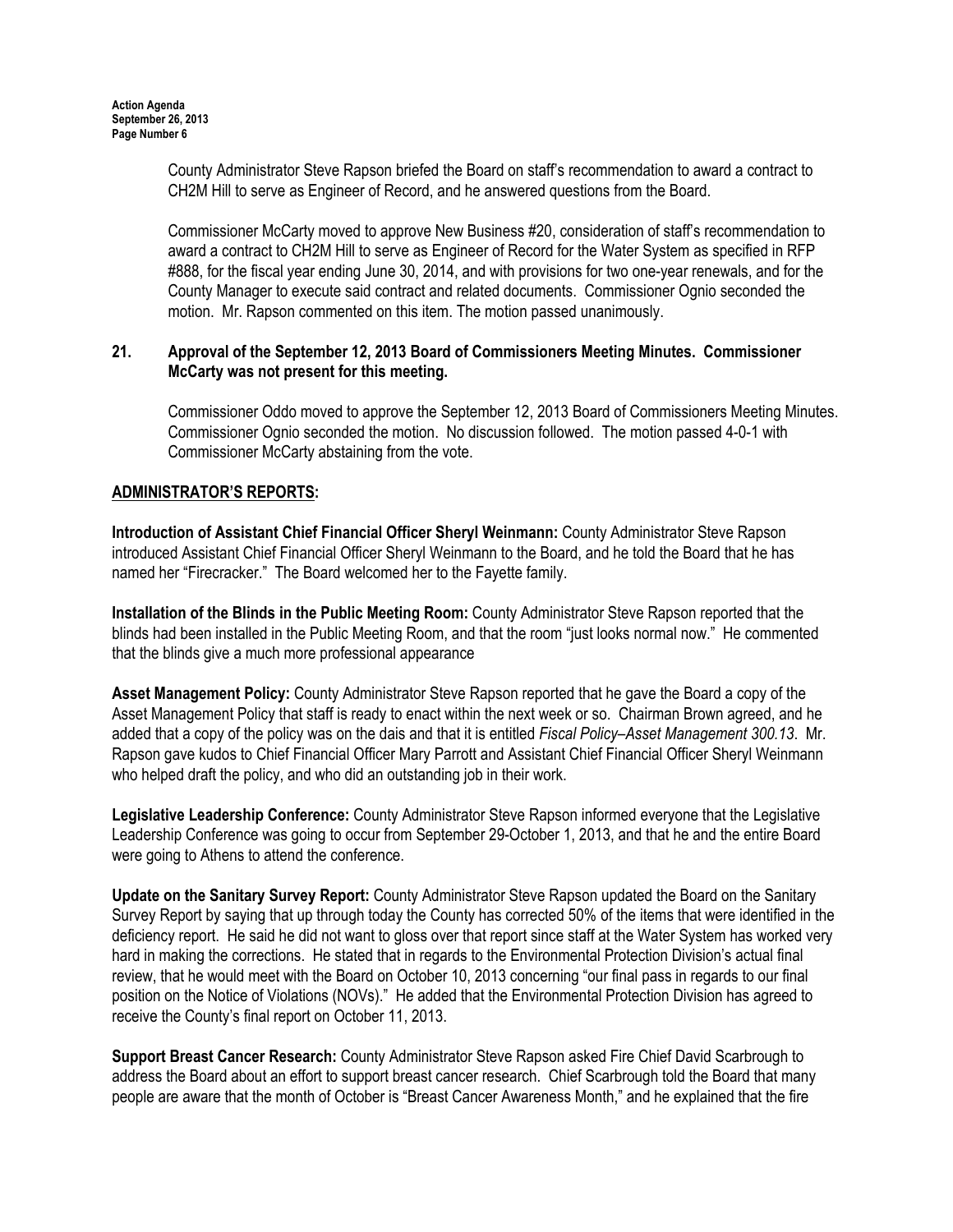Action Agenda September 26, 2013 Page Number 7

personnel will be wearing pink shirts in the first weeks of October. He said the Fire Department was requesting the Board to also wear pink shirts in support of breast cancer research. Each member of the Board then put the pink shirts on in support of defeating breast cancer.

# ATTORNEY'S REPORTS:

Five Items for Executive Session: Interim County Attorney Dennis Davenport informed the Board that he had two items of threatened litigation, two items of pending litigation, and review of the September 12, 2013 Executive Session Minutes to be considered in Executive Session.

## COMMISSIONERS' REPORTS:

Commissioner McCarty: Commissioner McCarty told everyone that he had just returned from Europe, and he wanted everyone to understand what a great privilege it is to live in the United States of America. He said even when he landed at the wrong airport it was still good ground to kiss.

Commissioner Barlow: Commissioner Barlow thanked staff since they have already worked all day and are still with the Board at late meetings. He said he appreciated staff, Chief Financial Officer Mary Parrott, the County Clerk, and Ms. Tameca White. He added that it is always a joy to look to the citizens in the audience, and he remembered how in meetings past there would only be three or four people in the audience. He liked that the citizens were coming to the meetings to learn how the process works.

Commissioner Oddo: Commissioner Oddo thanked Fire Chief David Scarbrough for the pink shirts. He pointed out that the homecoming for the Vietnam Veterans was upcoming and it would be nice if everyone would attend the parade for them. He said he has been thanking the veterans for the past forty years, but this event would be a great way to show pride in them. He also thanked the audience for coming to the meetings.

Commissioner Ognio: Commissioner Ognio said he had the opportunity to attend the Inman Heritage Day weekend, and that it was something that just amazed him. He said Fayette County is considered an oasis, but when someone attends Heritage Day that person is reminded they are really in metro Atlanta. He thought it was really impressive that Fayette County is the way that it is. He pointed out that a person could even see reporters taking hay rides, that many people were there, and that it was very impressive.

Chairman Brown: Chairman Brown reminded everyone that the Board and County Administrator Steve Rapson were going to be in Athens from Sunday until Tuesday, and he asked for prayer for Athens, Georgia.

### EXECUTIVE SESSION:

Five Items for Executive Session: Chairman Brown moved to go into Executive Session for two items of pending litigation, two items of threatened litigation, and to review the Executive Session Minutes from September 12, 2013. Commissioners Barlow, Ognio, and Oddo seconded the motion. No discussion followed. The motion passed unanimously.

The Board recessed into Executive Session at 8:37 p.m. and return to Official Session at 9:29 p.m.